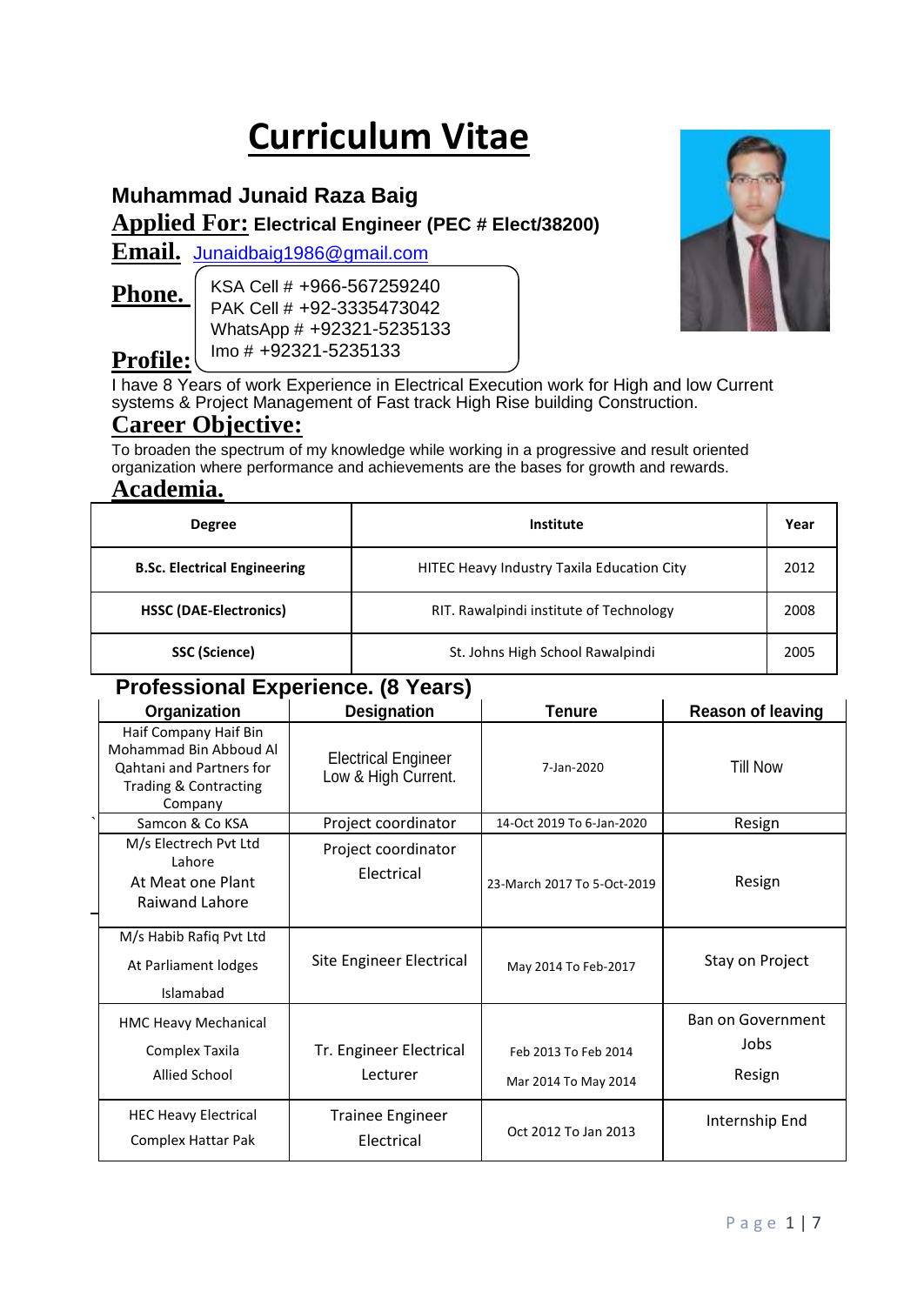| <b>CEW Chitral Engineering</b><br>Works                                | <b>Trainee Engineer Electrical</b> | April 2012 To July 2012 | <b>FYP End</b> |
|------------------------------------------------------------------------|------------------------------------|-------------------------|----------------|
| POF Pakistan Ordinance Factory                                         | Trainee                            | Aug 2011 To Nov 2011    | Internship End |
| POF Pakistan Ordinance<br>Factory                                      | Trainee                            | Oct 2010 To Nov 2010    | Internship End |
| <b>WHESWT Women Health</b><br><b>Education social Welfare</b><br>Trust | <b>Field Officer Flectrical</b>    | Sep 2008 TO Nov 2011    | Resign         |
| Raza Academy Gulistan<br>Calony Wah Cantt                              | Lecturer part Time                 | 2009 To 2012            | Resign         |

#### **Personal Details**

- $\overline{\phantom{a}}$  **Date of Birth**: 07 March 1988.
- **Marital status**: Married and have two daughters.
- **Address**: House # 16 street # 3 park road opposite chattah bakhatawar PO tarlai Islamabad Pakistan.
- **Passport Number**: BU3923892 Expiry Date: 08 June 2024.
- **CNIC Number: 61101-1400389-7.**
- **Skype ID:** junaidbaig1986.
- **Languages known**: Urdu, English and Arabic to some extent.

# **Technical Qualities**

- $\bigstar$  Electrical Projects & Maintenance:
- Good understanding of Electrical Drawings, Planning of Projects, Erection & Maintenance and Construction.
- $\ddot{+}$  Both practical as well as theoretical knowledge of Different Electrical high and low current systems.
- **↓** Working more efficiently and productively so that maximum Output comes.

#### **Strategic Planning**

- **E** Regular calculation of Electrical Load Consumption with Ratios and analysis.
- $\ddot{+}$  Planning & scheduling assignments to achieve pre-set goals within time parameters. Formulating long term/short term strategic plans to enhance operations.

#### **Computer Proficiency**

- $\overline{\textbf{I}}$  Well versed in Window-98, Windows XP and Windows 7.
- **Fall Proficiency in entire MS-Office, Auto Cad.**
- Good understanding of Internet tools.

# **Personal Qualities**

- $\ddot{\phantom{1}}$  Excellent Communication, listening and motivational skills.
- $\ddot$  Ability to learn quickly is my forte that has helped me successfully manage various jobs given.
- $\ddot{\phantom{1}}$  Ability to work with a team of dedicated professionals for achieving the deadlines for the execution of work.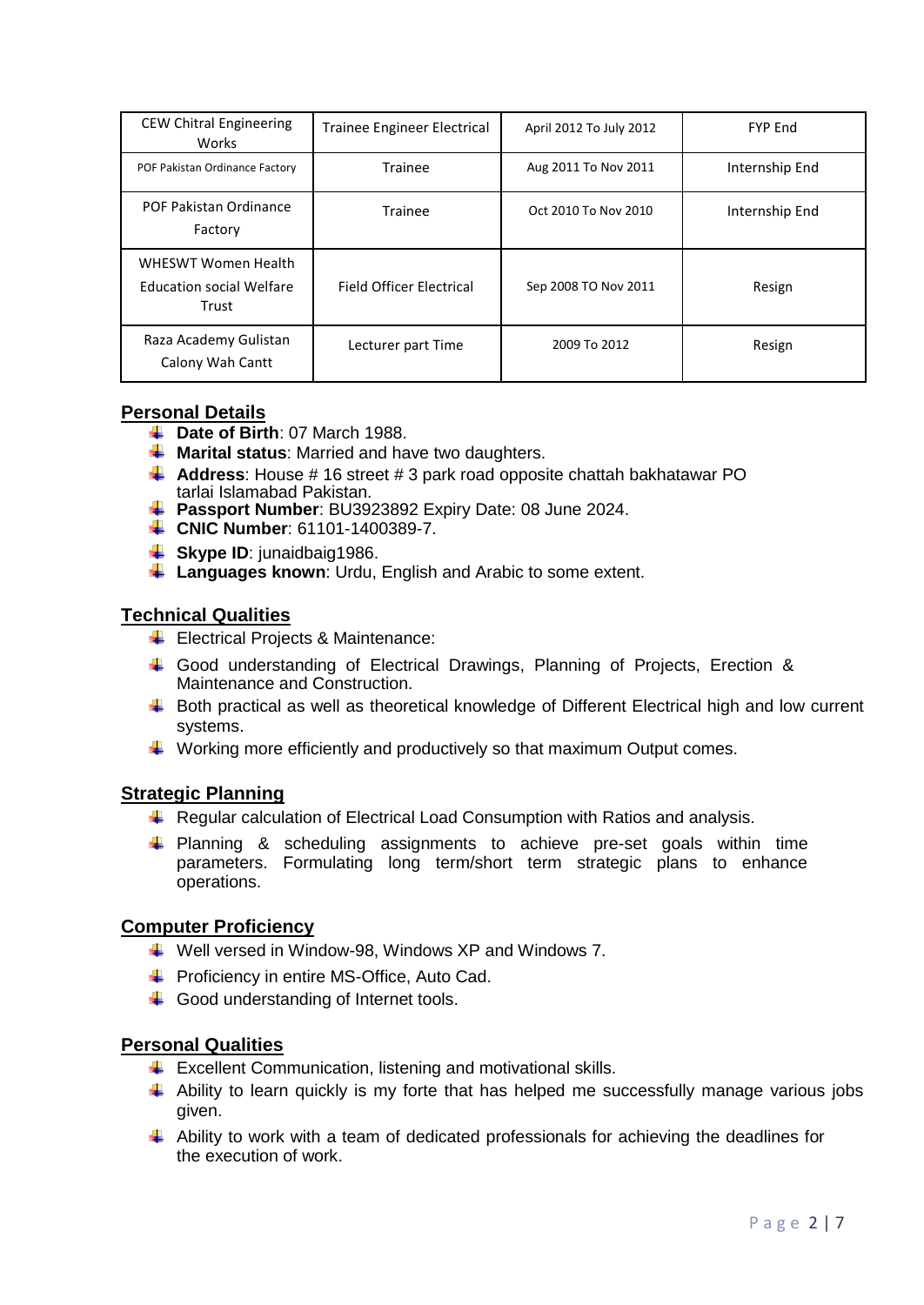# **PROFESSIONAL EXPERIENCE.**

**1. Haif Company Haif Bin Mohammad Bin Abboud Al Qahtani and Partners for Trading & Contracting Company. (7-Jan-2020 To Till Now)**

# **Project: Petrol Dispatch & Civil Defense.**

# **Responsibilities as Site Engineer.**

 $\bigstar$  Electrical Execution work for High and Low Current according to Shop drawings, send demands as per site current activity. Supervision of all Electrical installation work on site. Coordinates with Client / Consultant's representatives for unsolved matters related to site changes, make daily progress reports, inspection requests in short deal with all matters related to site work individually.

# **2. Samcon & Co KSA. (14-Oct 2019 To 6-Jan 2020)**

#### **Project: Drug Enforcement, Civil Defense & Admin Department Building. Responsibilities as Project Coordinator.**

**Estimation for material according to Site requirements coordinate with Site Engineer to boast up** site work according to timelines given by Client.

#### **3. M/S Electrech Pvt Ldt Pakistan. (23-March 2017 To 05-Oct 2019)**

#### **Responsibilities as Project Coordinator.**

 $\blacksquare$  Estimation for Tender filling, measure quantity of material according approved drawings send submittals to take approval from consultant of approved make, Procure material considering its quality assurance, Supervision of all Electrical installation work on site,

Coordinates with Client / Consultant's representatives for unsolved matters related to as per site changes, make daily progress reports, inspection requests, update IPC of current work and also do marketing for Switch gears.

 $\blacktriangleright$  Working with SKE we are providing installation and testing of power cable Termination of HT, LT, MV Panels, Transformers, HFO and Diesel Generator Installation and testing of lighting fixtures, LDBS and PDBS. Installation of Fire alarm, CCTV, Data network systems and Cable tray as well.

#### **Projects.**

- 1. University of Veterinary and Animal Sciences at Bahawalpur.
- 2. Electrification & Allied work of proposed Meat one plant at Raiwand Road Lahore.
- 3. Construction of Islamabad High Court building at G-5/2, Islamabad.

#### **Responsibilities as Manager Procurement.**

- Affirm coordination between production and store department for preparation of complete switchgear components list. Segregation of brands G.E, ABB, Schneider, Terasaki, LS and Chint and ordering to their specific vendors and distributors.
- Import of components not readily available in Pakistan. Major imported items of Schneider brand were from FZE Dubai and Generator AVR's from Turkey.
- Import of components from all over the world, majorly from Dubai, Taiwan, Turkey, Slovenia and China.

#### **Projects.**

- 1.Akhuwat University with Bhalli Construction
- 2.Pakistan Air Force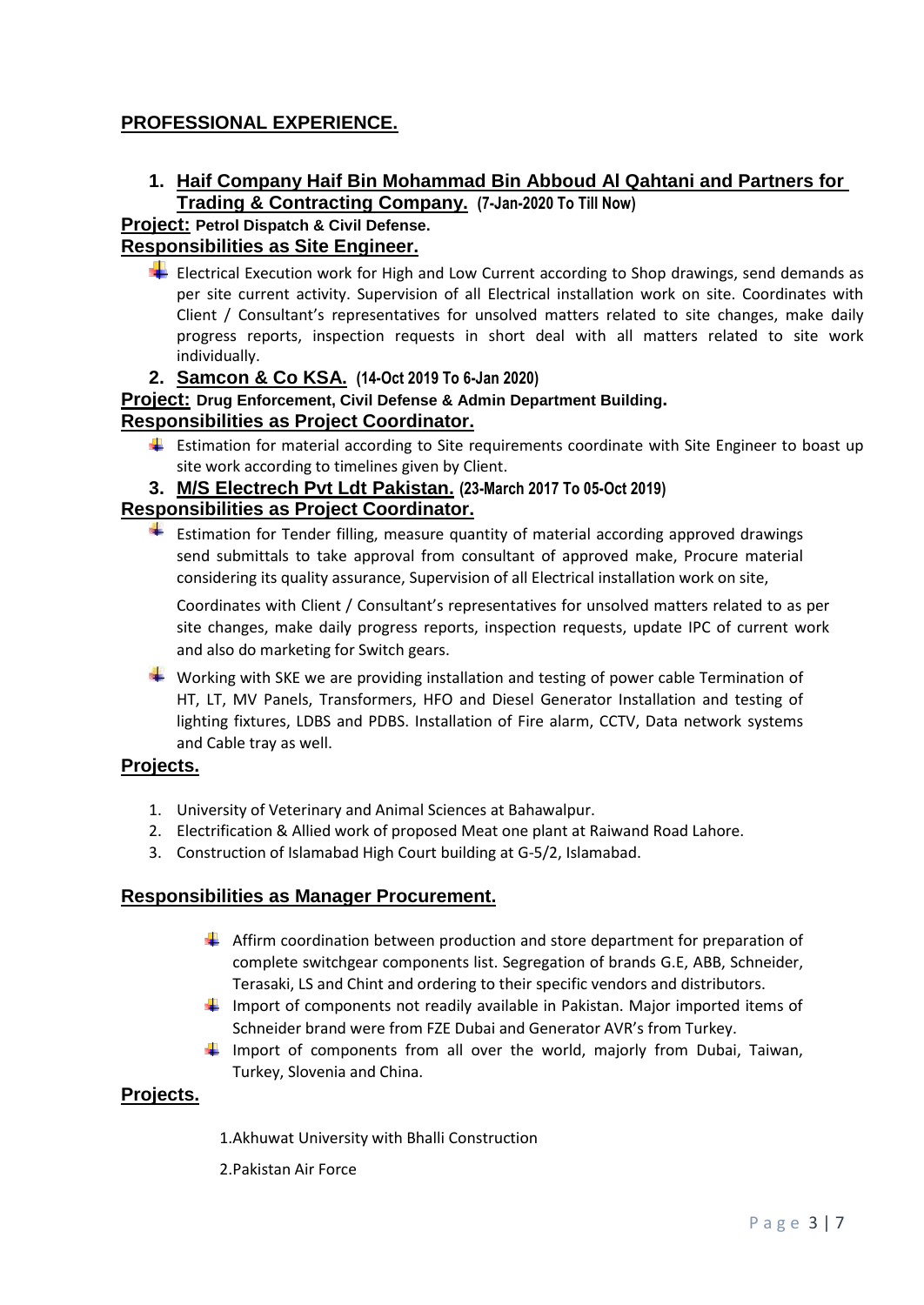#### 3.Faisalabad Hospital

4.Pakistan Kidney and Liver Institute

Implementation of Paratech Business Solution Software in all major departments (Production, Store, Procurement and Account's).

#### **Responsibilities as Production Engineer.**

Worked as a Production Engineer on all types of LT Switchgear panels including Synchronizing panels, Bus Couplers, PFI Plants, Lighting Control Panels, ATS/AMF Panels, Feeder Pillars, Motor Control Units, Cable Trays, Cable Ladders, Bus Tie Duct, Lighting and Power Distribution Boards.

Major responsibilities included testing and commissioning of these panels. Di Electric and high Voltage tests, Insulation Resistance test and Meggering.

#### **Projects:**

4

- 1. National Logistics Centre Afghanistan
- 2. KSB Pumps Company Ltd.
- 3. Suparco Karachi
- 4. Lahore Karachi motorway via ZKB CR20G

#### **Responsibilities as Design & Estimation Engineer.**

Evaluating and analyzing the BOQ's and Single Line Diagram to provide a compact LT switchgear solution to client. Preparation of technical submittal consisting total cost analysis of project and complete shop drawings for fabrication at workshop.

#### **Projects:**

- 1. CM Developers
- 2. Multan Airport
- 3. Meat One Plant with Al Shaheer group Karachi.

# **4. M/S Habib Rafiq Pvt Ltd Pakistan. (May 2014 To Feb 2017)**

**Project:** Construction of Parliament Lodges Additional 104 Family Suits for the Members

of Parliament including Servant Blocks for 500 Persons at G-5/2, Islamabad.

#### **Responsibilities**

- **Installation, Testing & Commissioning of Electrical Equipment.**
- $\frac{1}{2}$  Supervision of Electrical & Communication Works at site.
- **Making shop Drawings on Auto CAD.**
- Estimation of Electrical works of Bill of Quantity.
- **Procurement & Inspection of Electrical Equipment.**
- $\triangleq$  Coordinates with Client / Consultant's representatives for any site instructions and inspection of works.
- $\triangleq$  Submits BOQ, IPC, site daily reports, inspection requests, estimates and all applicable monitoring reports on regular basis.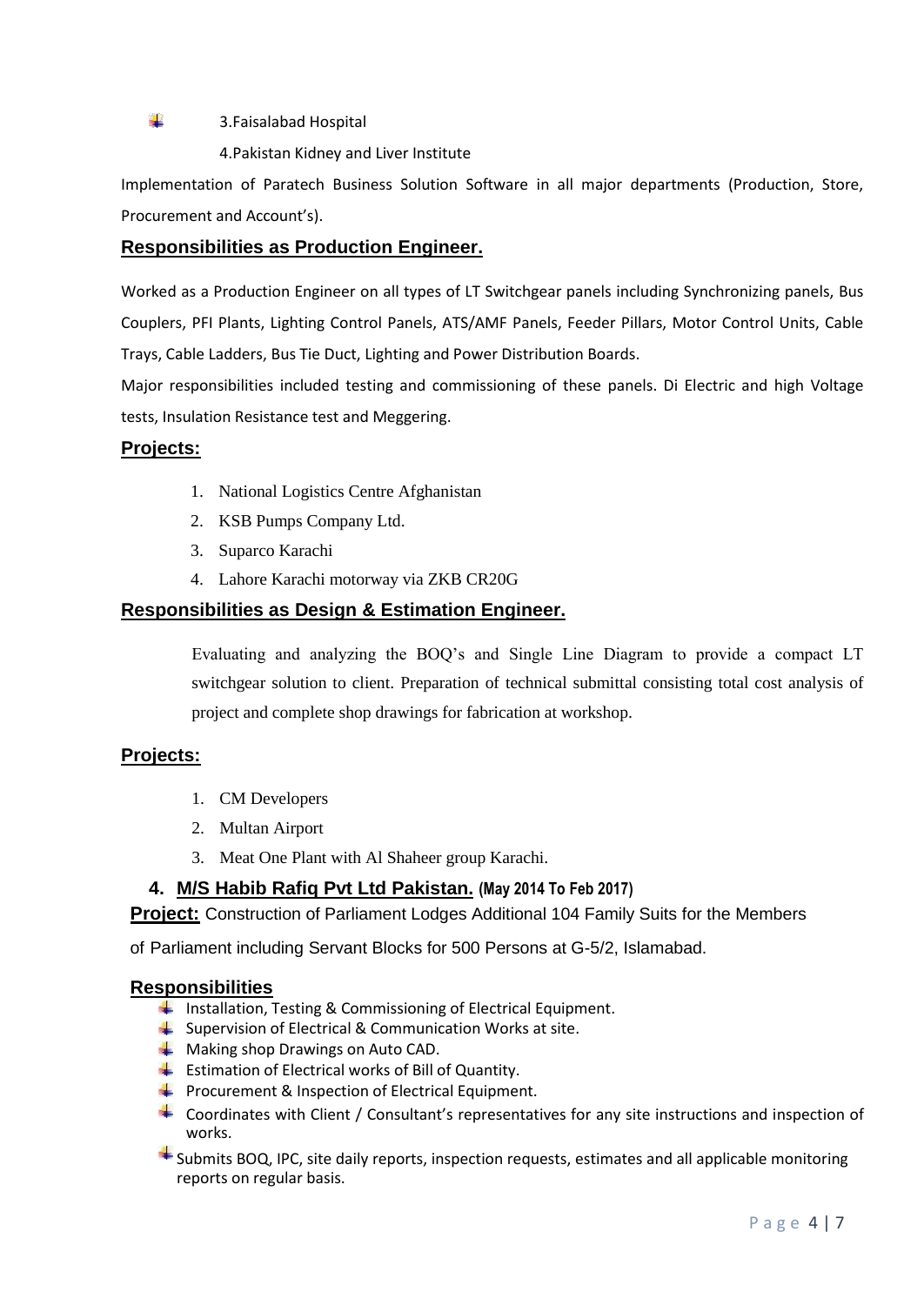Manages directly and provide engineering and technical supports to all the electrical work groups at site.

- $\blacksquare$  Implementation of TJB,TGB,AHU,MCCB,MCC,ELCB,VCB,LAJB,FACP,PFI,TCP, CCTV, MATV,FCU,HMI, Cable trench, Cable tray, Ducting and cable trunking
- Electrical Equipment installation as per Approved Drawings of various kinds of Electrical Equipment's like Control Relay, VCB, VT, CT, Isolators, Light arrestors, Reactors, Switches, Bus Bar, Capacitor Bank and installation of various Electrical equipment.
- -Installation of all Electrical Control panels and GIS(Gas Insulated switch gear)LV,HV,switchgear,LCC Control penal, Battery Charging Penal, AC Control Penals,Relay Control Penals,PLC Control Penal, Light Control Penal, Ups Penal and MCC Control Penal
- a. Redlining the drawings, termination schedules, internal wiring diagram (ELD), Data sheet and Logic diagrams etc., as per the Modification made on the Functional testing of all process Electrical in accordance with the company standards to confirm Alarms, Trips and set points.
- Cable laying Cable Glanding Cable termination, Big Power Cable Termination Control Termination and maxi termination signal cable Termination ABB Plug System Termination all Electrical & Instrument Cable Termination, Heat Trace System, Heat Protection cable installation and Termination.

### **5. Heavy Mechanical Complex HMC Pakistan**. Ministry of Defense **(Feb 2013 To Feb 2014) Responsibilities:**

- **Preventive maintenance in mechanical works shop of Cranes. Hydraulic Press machines, sharing** machine Drill machine, hydro testing pump and motors.
- **Responsible for electrical drawings, specifications, calculations, charts and graphs. Categorizing** customer requirements and designing the products as per the requirements. -Cost estimation and budgets.
- Preparing design models and prototypes of products using 3D design software. -Coordinating with the other departments, clients and contractors.
- $\ddot{+}$  Designing and conducting tests on the products. -Attending site meetings.
- $\frac{1}{\sqrt{2}}$  Record Analyzing and interpreting test data.
- $\downarrow$  Responsible for servicing and maintenance of equipment's.
- **Propose modifications and retesting the products. -Qualifying the final product or system.**
- **Preparing product document and giving presentations. -Monitoring products in use to improve on** future design. -Keeping in line with the latest developments and technology.

#### **6. Chitral Engineering works Pakistan. (CEW). (April 2012 To July 2012)**

#### **Project low head power generation system**

Installation of turbine with coupling generator and Simulate modal testing application in appropriate software using Protection Scheme for over current, over voltage over frequency using PIC microcontroller.7kw we generate there and this project is inaugurated by power chief Ahmed Mukhtar Dg nab Wajid durrani and minister of water and canal Pakistan .

# **7. Women Health Educational Social welfare trust Pakistan. (Sep 2008 To Nov 2011)**

Three years' Experience of practical field after diploma of Associate Engineer in Electronics to work with Women Health Education social welfare trust as a Field Officer maintenance. **(WHESWT)**